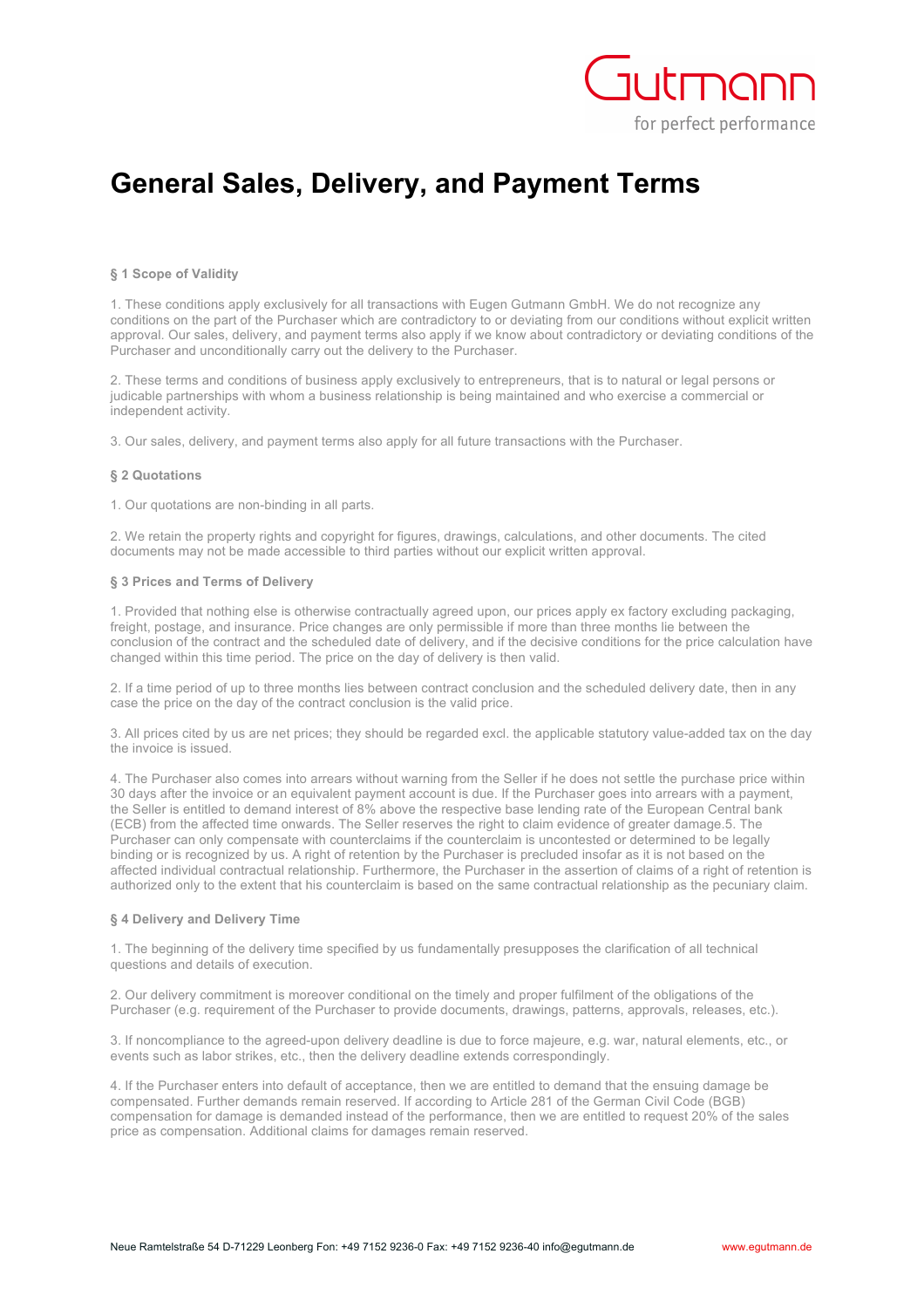

## **§ 5 Transfer of Risks**

1. Provided that nothing else is stipulated in the contractual agreements, delivery shall be ex factory. This is also the case if, upon request of the Purchaser, the purchased item is sent to another address. With the transfer of the purchased item, the risk then goes from the carrier to the Purchaser.

2. Provided that the Purchaser so desires, the delivery is covered by transport insurance; these incurred costs are borne by the Purchaser.

## **§ 6 Deficiency Warranty**

1. With regard to Purchaser warranty rights, we assume that he has properly complied with his examination of defects and obligation to notify according to Articles 377, 378 of the German Commercial Code (HGB). These articles correspondingly apply if we render an outsourcing service for the Purchaser.

2. Insofar as there is a deficiency in the purchased item, we must always primarily be given the opportunity to supply the supplementary performance according to Article 439 German Civil Code (BGB).

3. If we are not prepared or not in the position or delayed beyond appropriate deadlines to carry out the supplementary performance for reasons which we must defend, or the supplementary performance fails for other reasons, then the Purchaser is entitled to withdraw from the contract or to demand a reduction of the purchase price (diminishment) at his discretion.

4. Unless otherwise stated below, further demands of the Purchaser - irrespective of the legal basis - are precluded. We are therefore not liable for damages which have not arisen from the delivery item itself; we are especially not liable for lost profit or other financial losses of the Purchaser.

The above exclusion of liability does not apply insofar as the cause of loss is based on intent or gross negligence as well as in cases involving injury to life, limb, or health. They furthermore do not apply if we have taken over a guarantee for the condition of the item or its storage life.

5. Defect guarantee entitlements lapse after one year from delivery of the goods. Individual agreements with contractors are possible.

## **§ 7 Reservation of Ownership**

1. We reserve the rights of ownership on the purchased item up to the complete settlement of the purchase price including the attendant costs (packaging, freight, etc.). In the event of behavior of the Purchaser contrary to contract, especially on delay of payment, we are entitled to withdraw from the purchase contract and to cancel the purchased items. After the retraction of the purchased items, we are entitled to utilize it; after deduction of the appropriate utilization costs, the remaining revenue is offset with the Purchaser's liabilities.

2. The Purchaser is obligated to inform us without delay of access to unpaid goods, for instance in the event of an attachment.

3. The Purchaser is entitled to further dispose of the goods in the regular course of business. He already now assigns us all receivables to the extent of the invoice amount which accrues to him by the resale to third parties. We hereby assume this assignation. After the assignation, the Purchaser is empowered to collect the claim. We reserve the right to collect the receivables ourselves as soon as the Purchaser does not properly comply with his payment obligations and falls into arrears.

4. The Purchaser remains entitled to collect the claim within the scope of the proper course of business. This entitlement ceases if the Purchaser does not comply with his payment obligations from the collected revenues or if he is in arrears. It furthermore ceases if an application for the opening of insolvency or settlement proceedings on the assets of the Purchaser is made or if the Purchaser ceases his payments.

In these cases we are entitled to collect the assigned claim ourselves. The Purchaser is obligated to grant us all required information for collection and to hand over the accompanying documents. In this case, the Purchaser is further obligated to inform the debtor (third parties) of the assignation.

# **§ 8 Place of Performance, Applicable Laws, and Legal Venue**

1. Insofar as contractually not otherwise agreed upon, the place of performance is the registered office of our company.

2. The laws of the Federal Republic of Germany are exclusively applied for all business relations with us. The applicability of the CISG (UN law relating to the sale of goods) is precluded.